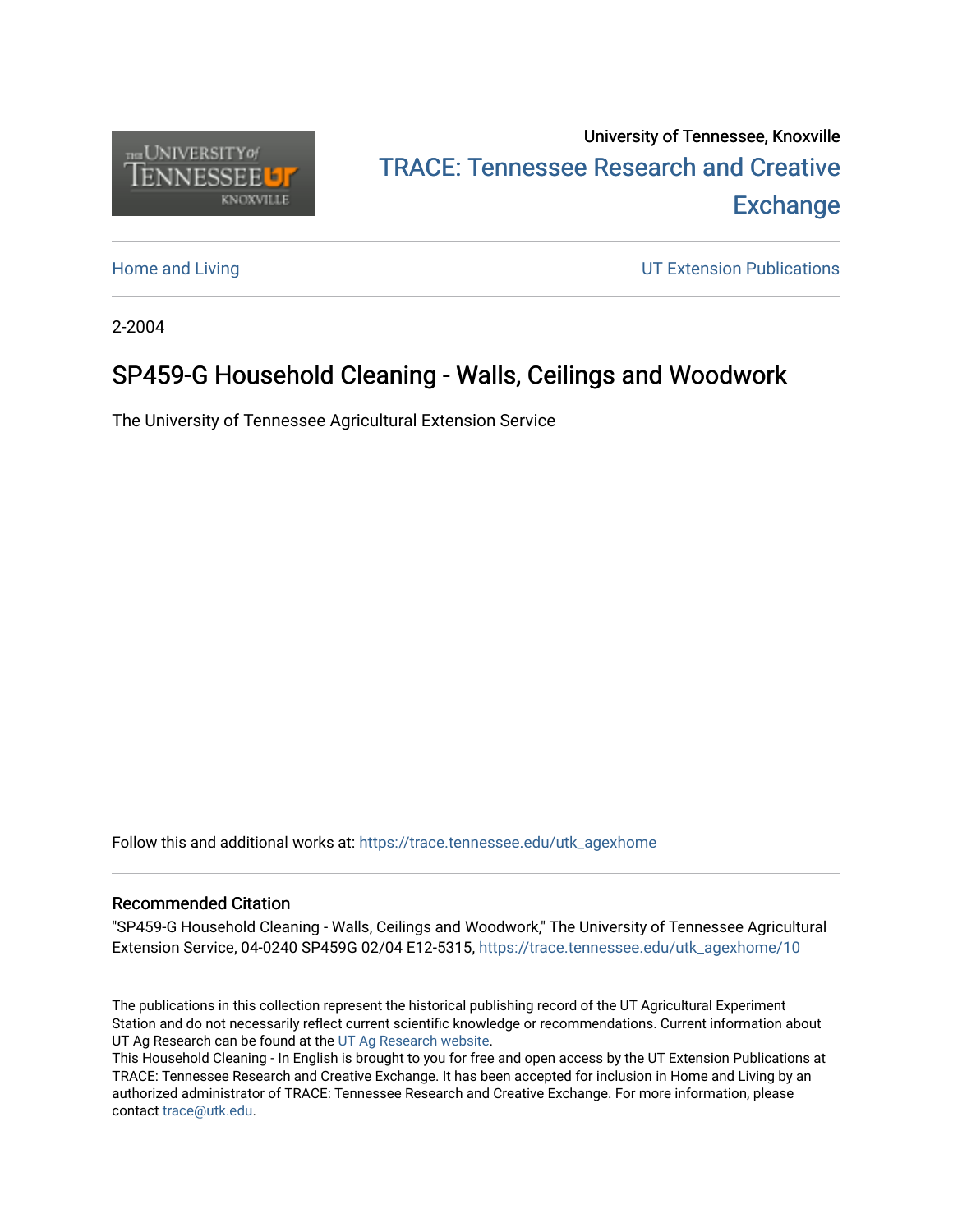

Household Cleaning

# **Walls, Ceilings and Woodwork**

## **Supplies Needed**

- Broom
- Mop
- Cloth or sponge
- Two buckets of warm water—one for washing and one for rinsing
- Soap, detergent or bleach (1 1/2 cups of bleach added to 2 gallons of water may be used to remove mildew stains)

**Warning:** Do not mix bleach with any other cleaning product. This may produce poisonous fumes that are deadly.

- Scouring pad
- Clean cloths for washing, rinsing and drying
- A stepladder or strong chair (a stepladder may be safer)

## **Get Ready**

- 1. Protect furniture by moving it or covering it.
- 2. Brush down all spider webs. Use a dry sponge, mop or wrap a cloth around a broom and fasten it so it won't come off. Be careful not to streak the walls.



- 3. Dust the ceiling with the mop or covered broom.
- 4. Clean any vents in the ceilings.
- 5. Dust the walls from top to bottom.
- 6. Place your buckets of water on newspaper to soak up spills and prevent falls. Add liquid detergent to one bucket and keep the other one full of clear water.
- 7. Before you start washing walls, clean a small spot with a soapy cloth to make sure the paint is washable and will not run.